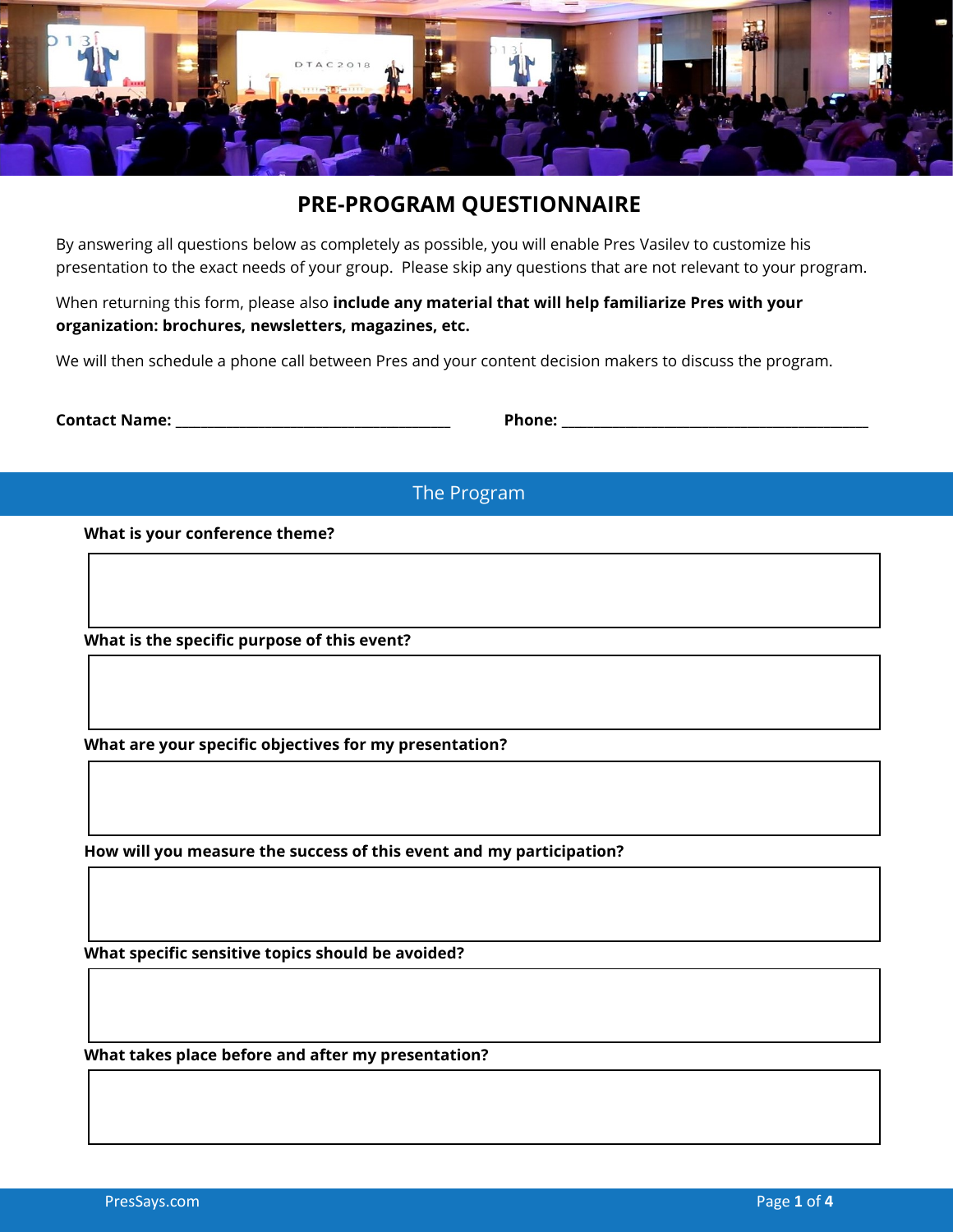**Have you used speakers in the past for this program? If so, who? What did you like and dislike about those presentations?** 

**Do you have any special suggestions to help me make this program your best ever?** 

## The Audience

**Number attending: \_\_\_\_\_\_\_\_\_\_\_\_ Are spouses attending? \_\_\_\_\_\_\_\_\_\_\_\_** 

**Average age of group: \_\_\_\_\_\_\_\_\_\_\_\_** 

**What are the major job responsibilities of those in attendance?** 

**% male \_\_\_\_\_\_\_\_\_\_ % female \_\_\_\_\_\_\_\_\_\_** 

General Background Information

### **Industry**

**Current Problems:** 

**Current Challenges:** 

**Recent Breakthroughs:**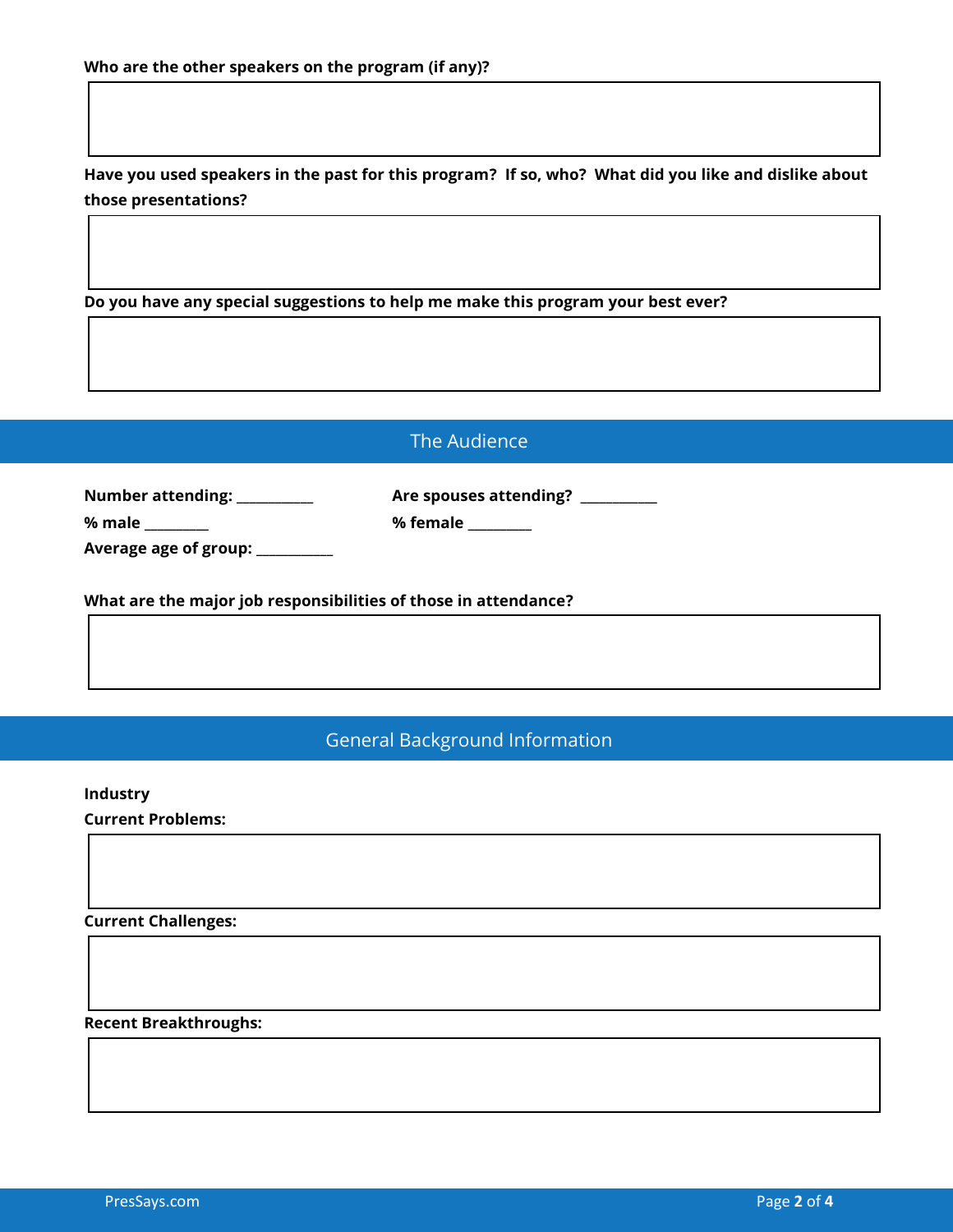#### **Current Problems:**

**Current Challenges:** 

**Recent Breakthroughs:** 

**People/Audience** 

**Current Problems:** 

**Current Challenges:** 

**Recent Breakthroughs:** 

**What three things do you think I should know about your group?** 

**What specific activities/behaviors separate your high performing people from your average/below average performers?** 

**What areas of overall performance are ripest for improvement?**